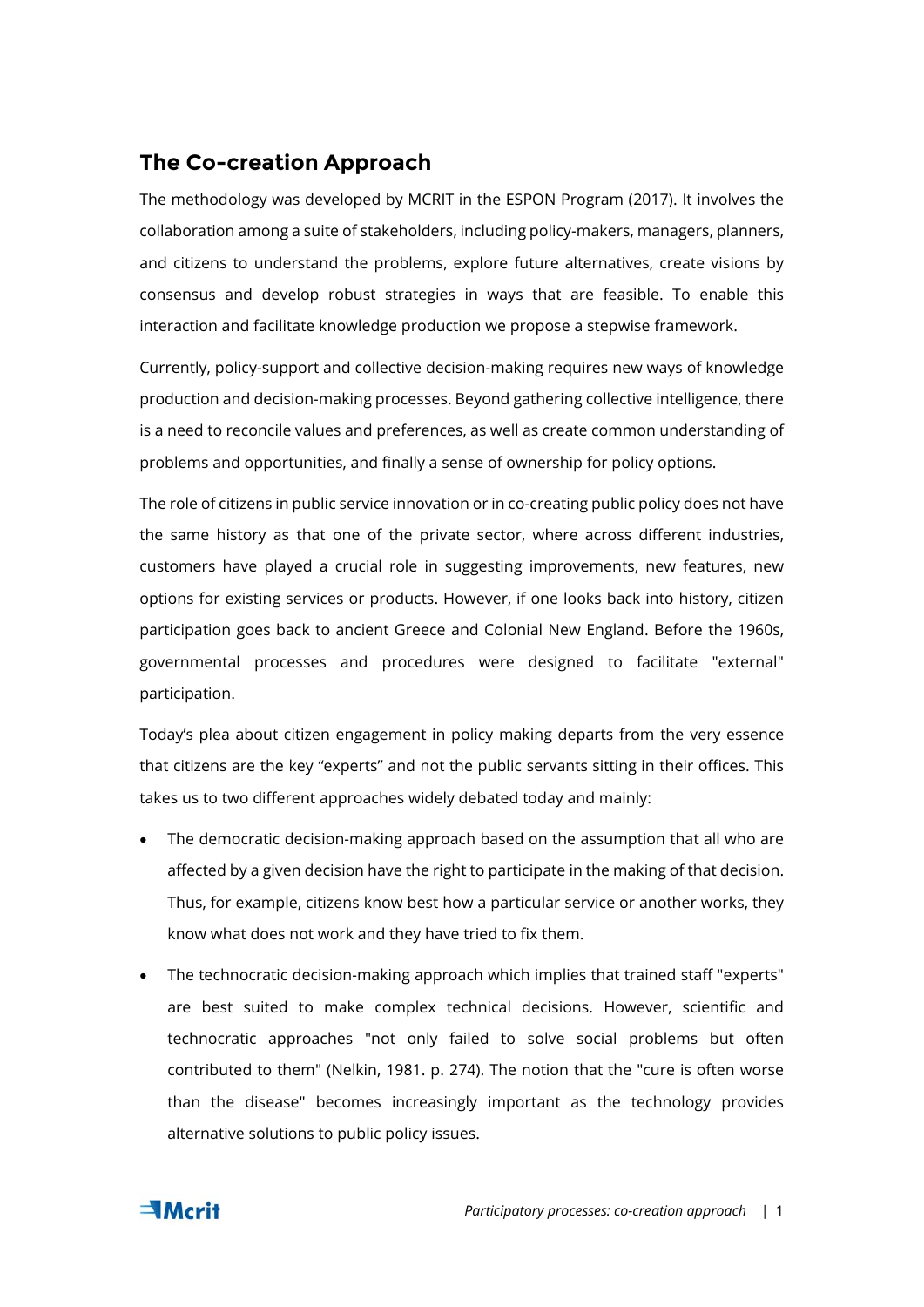Community-based, interactive participatory approaches are nowadays useful means to meet the requirements posed by real-world problems.

Needless to say, expert analysis are still indispensable to assess the feasibility of policy options from financial, legal or institutional point of view, as well as to inform on the most likely impacts of a given policy, as well as to support the policy design process.



## **An Stepwise Co-creative Process of Deliberation**

The steps identified as critical are defined in the next table. While they are listed in a chronological order, feed-backs among them have to be also considered.

|                | <b>DELIBERATION STEPS</b>                          | <b>COMPETENCES</b>           |
|----------------|----------------------------------------------------|------------------------------|
| 1              | <b>Framework Questions: Boundary Conditions</b>    | Reflexivity                  |
| $\overline{2}$ | Open Consultation: Gathering all Views             | System's Thinking            |
| 3              | Understanding the Situation: Diagnosis             |                              |
| 4              | Expert's discussion on Scenarios                   | <b>Anticipatory Thinking</b> |
| 5              | Scenario Building: Prospective                     |                              |
| 6              | Stakeholder's Deliberation                         | <b>Normative</b>             |
| 7              | Assessing the Vision: Regulative                   |                              |
| 8              | Designing Pathways: Executive                      | <b>Strategic</b>             |
| 9              | People Envisioning: Communicating the Vision       | Interpersonal                |
| 10             | Empowering Institutions: Learning from the process |                              |
|                |                                                    |                              |

While 2,5,6,9 and 10 steps are focused on different forms of participation (consultation, deliberation, envisioning…), the other proposed steps are mostly to be carried out in parallel by consultants as inputs to feed the participatory process as well as to refine and further develop outputs from the participatory processes. The sequence indicated is just illustrative. More feed-backs between the different steps are highly recommended.

In the next sections the steps are further explained. Far from being a precise mechanistic procedure, the 10-stepwise process we suggest has to be understood as an overall conceptual framework to be adapted and customised to each case.

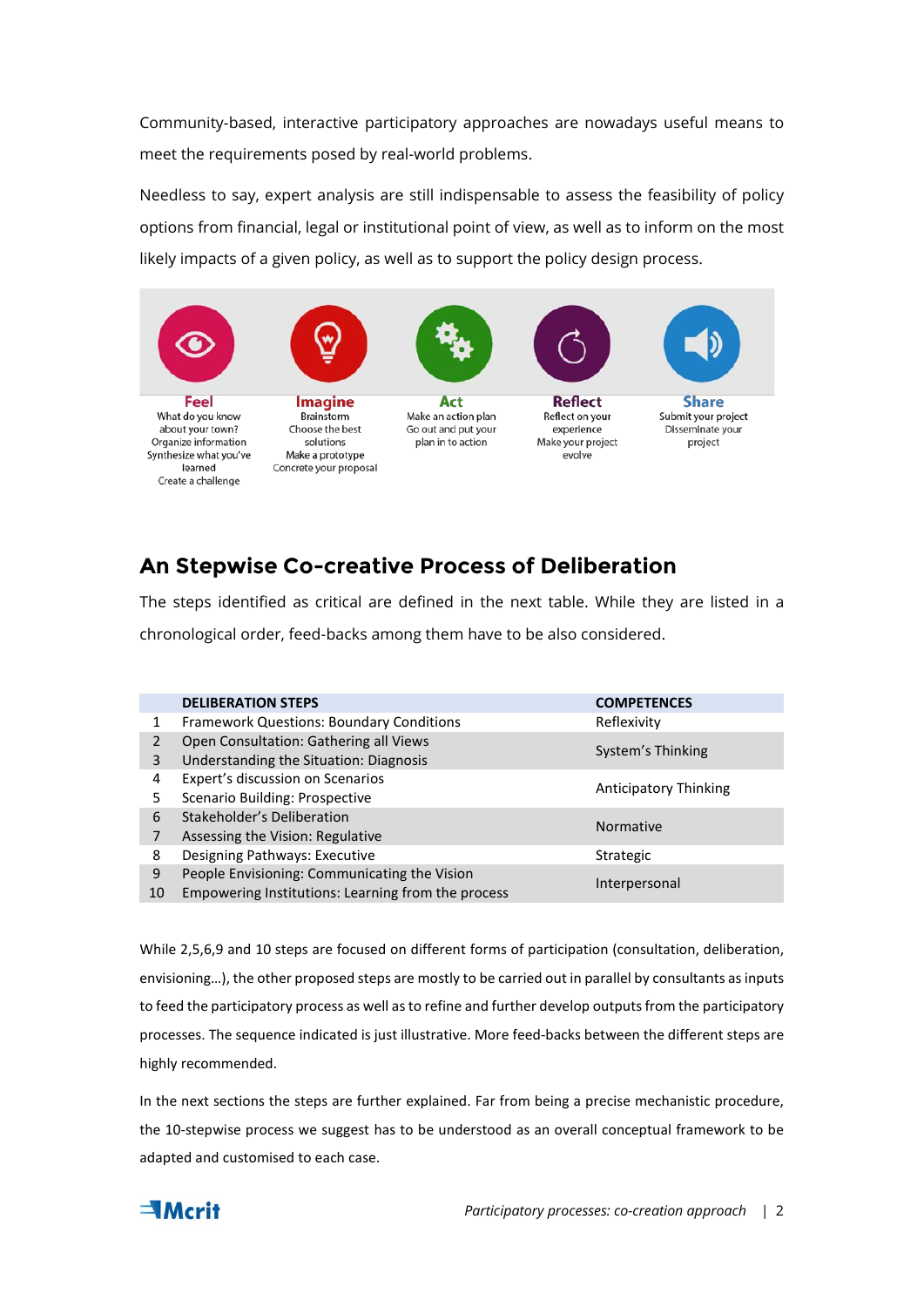

## Co-creative approach to open deliberation (MCRIT, ESPON Program 2017)